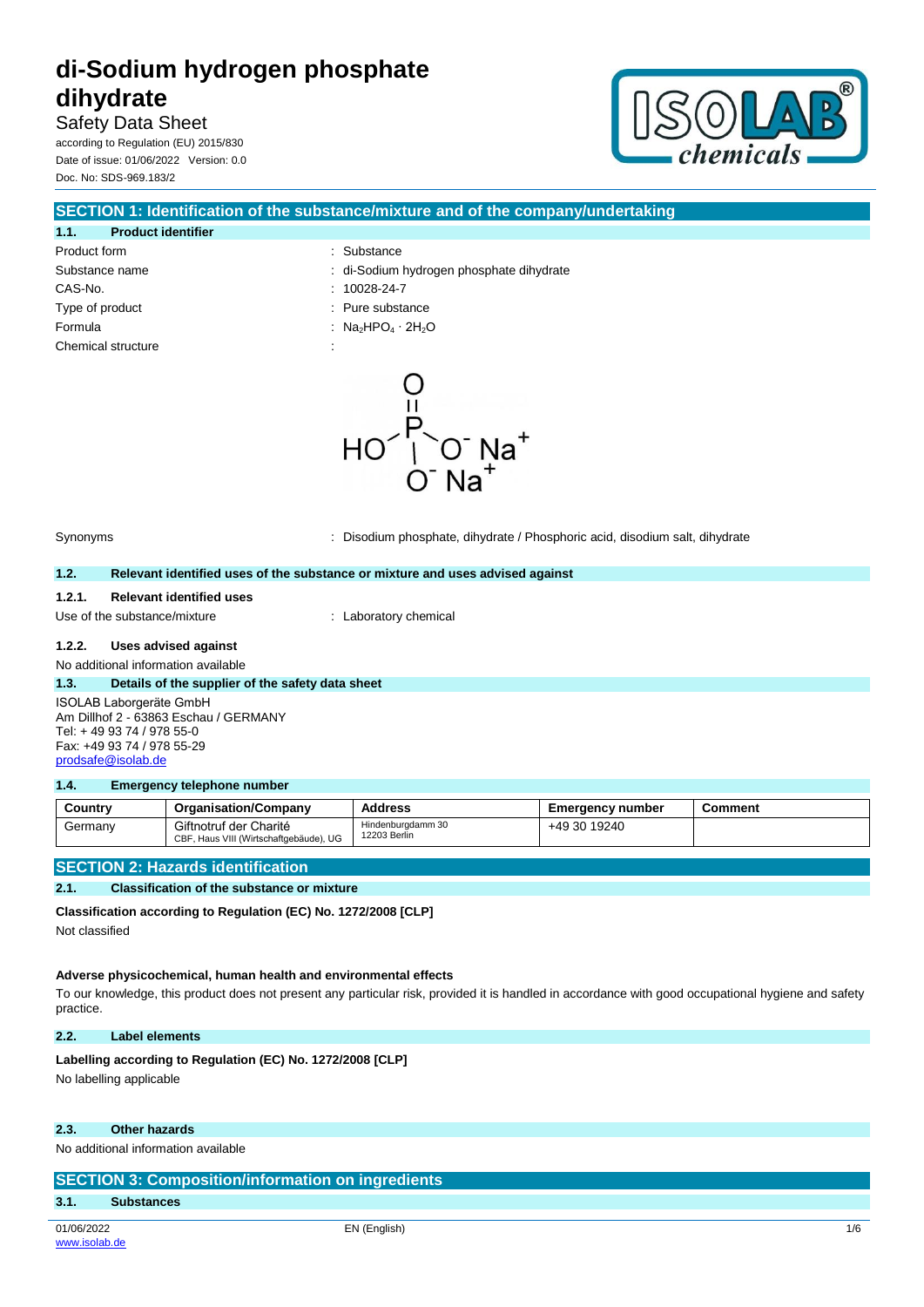## Safety Data Sheet

according to Regulation (EU) 2015/830 Date of issue: 01/06/2022 Version: 0.0 Doc. No: SDS-969.183/2



| Name              |                                                                            | <b>Product identifier</b>                                                                                                                                    | %   |
|-------------------|----------------------------------------------------------------------------|--------------------------------------------------------------------------------------------------------------------------------------------------------------|-----|
|                   | di-Sodium hydrogen phosphate dihydrate                                     | (CAS-No.) 10028-24-7                                                                                                                                         | 100 |
|                   | Full text of H-statements: see section 16                                  |                                                                                                                                                              |     |
| 3.2.              | <b>Mixtures</b>                                                            |                                                                                                                                                              |     |
| Not applicable    |                                                                            |                                                                                                                                                              |     |
|                   | <b>SECTION 4: First aid measures</b>                                       |                                                                                                                                                              |     |
| 4.1.              | <b>Description of first aid measures</b>                                   |                                                                                                                                                              |     |
|                   | First-aid measures after inhalation                                        | : Remove person to fresh air and keep comfortable for breathing.                                                                                             |     |
|                   | First-aid measures after skin contact                                      | : Wash skin with plenty of water.                                                                                                                            |     |
|                   | First-aid measures after eye contact                                       | Rinse eyes with water as a precaution.                                                                                                                       |     |
|                   | First-aid measures after ingestion                                         | Call a poison center or a doctor if you feel unwell.                                                                                                         |     |
| 4.2.              | Most important symptoms and effects, both acute and delayed                |                                                                                                                                                              |     |
|                   | No additional information available                                        |                                                                                                                                                              |     |
| 4.3.              | Indication of any immediate medical attention and special treatment needed |                                                                                                                                                              |     |
|                   | Treat symptomatically.                                                     |                                                                                                                                                              |     |
|                   | <b>SECTION 5: Fire-fighting measures</b>                                   |                                                                                                                                                              |     |
| 5.1.              | <b>Extinguishing media</b>                                                 |                                                                                                                                                              |     |
|                   | Suitable extinguishing media                                               | : Water spray. Dry powder. Foam.                                                                                                                             |     |
| 5.2.              | Special hazards arising from the substance or mixture                      |                                                                                                                                                              |     |
| fire              | Hazardous decomposition products in case of                                | : Toxic fumes may be released.                                                                                                                               |     |
| 5.3.              | <b>Advice for firefighters</b>                                             |                                                                                                                                                              |     |
|                   | Protection during firefighting                                             | Do not attempt to take action without suitable protective equipment. Self-contained breathing<br>apparatus. Complete protective clothing.                    |     |
|                   | <b>SECTION 6: Accidental release measures</b>                              |                                                                                                                                                              |     |
| 6.1.              | Personal precautions, protective equipment and emergency procedures        |                                                                                                                                                              |     |
| 6.1.1.            | For non-emergency personnel                                                |                                                                                                                                                              |     |
|                   | <b>Emergency procedures</b>                                                | : Ventilate spillage area.                                                                                                                                   |     |
| 6.1.2.            | For emergency responders                                                   |                                                                                                                                                              |     |
|                   | Protective equipment                                                       | Do not attempt to take action without suitable protective equipment. For further information<br>refer to section 8: "Exposure controls/personal protection". |     |
| 6.2.              | <b>Environmental precautions</b>                                           |                                                                                                                                                              |     |
|                   | Avoid release to the environment.                                          |                                                                                                                                                              |     |
| 6.3.              | Methods and material for containment and cleaning up                       |                                                                                                                                                              |     |
|                   | Methods for cleaning up                                                    | : Mechanically recover the product.                                                                                                                          |     |
| Other information |                                                                            | Dispose of materials or solid residues at an authorized site.                                                                                                |     |
| 6.4.              | Reference to other sections                                                |                                                                                                                                                              |     |
|                   | For further information refer to section 13.                               |                                                                                                                                                              |     |
|                   | <b>SECTION 7: Handling and storage</b>                                     |                                                                                                                                                              |     |
| 7.1.              | <b>Precautions for safe handling</b>                                       |                                                                                                                                                              |     |
|                   | Precautions for safe handling                                              | : Ensure good ventilation of the work station. Wear personal protective equipment.                                                                           |     |
|                   | Hygiene measures<br>product.                                               | Do not eat, drink or smoke when using this product. Always wash hands after handling the                                                                     |     |
| 7.2.              | Conditions for safe storage, including any incompatibilities               |                                                                                                                                                              |     |
|                   | Storage conditions                                                         | : Store in a well-ventilated place. Keep cool.                                                                                                               |     |
| 7.3.              | Specific end use(s)                                                        |                                                                                                                                                              |     |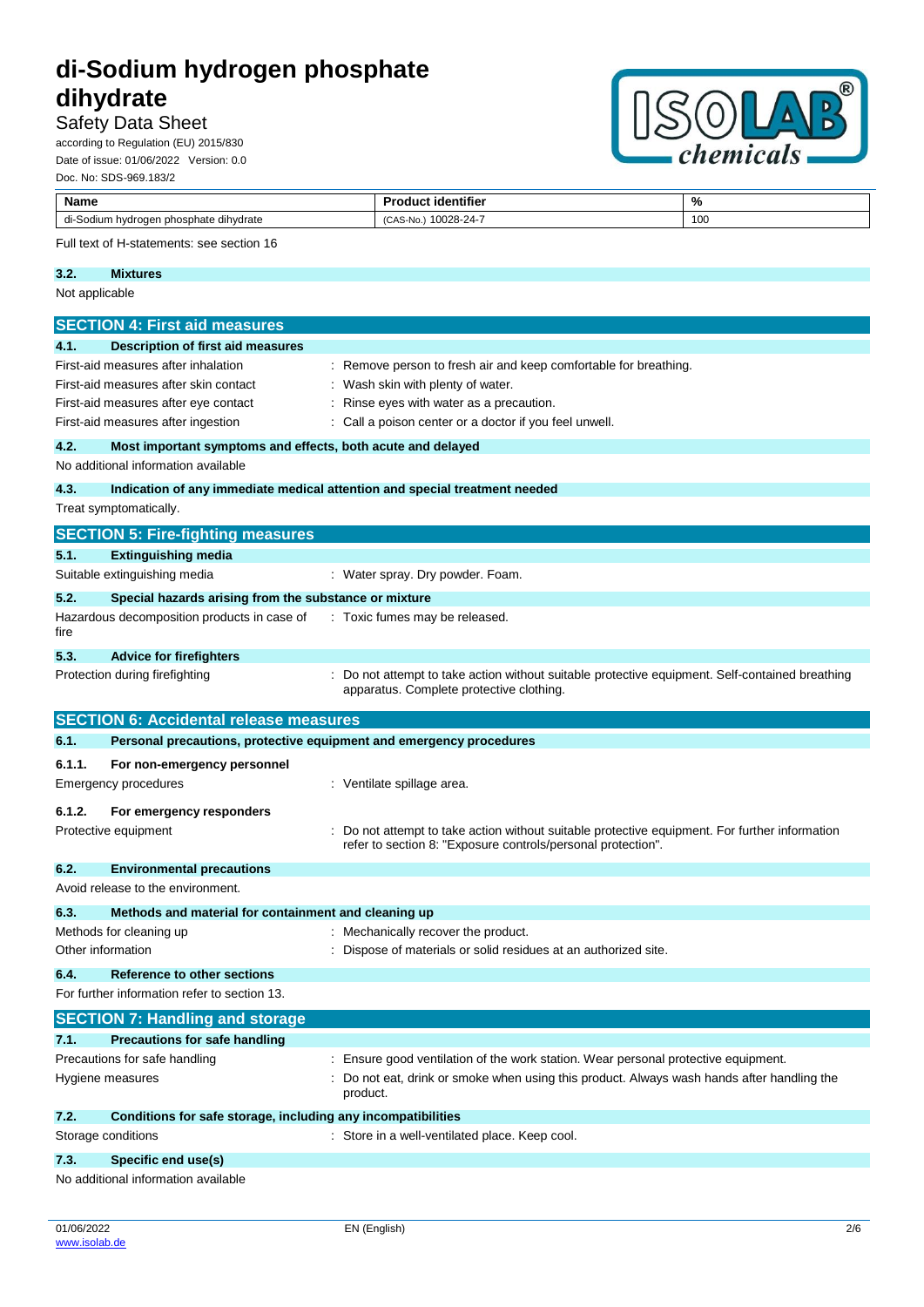# Safety Data Sheet

according to Regulation (EU) 2015/830 Date of issue: 01/06/2022 Version: 0.0 Doc. No: SDS-969.183/2

# **SECTION 8: Exposure controls/personal protection**

#### **8.1. Control parameters**

No additional information available

### **8.2. Exposure controls**

### **Appropriate engineering controls:**

Ensure good ventilation of the work station.

#### **Hand protection:**

Protective gloves

**Eye protection:**

Safety glasses

#### **Skin and body protection:**

Wear suitable protective clothing

#### **Respiratory protection:**

In case of insufficient ventilation, wear suitable respiratory equipment

# **Environmental exposure controls:**

| 7<br>enemicais |
|----------------|

| ENVIRUMMENTAI EXPOSURE CONTROIS.                              |                                                    |  |  |
|---------------------------------------------------------------|----------------------------------------------------|--|--|
| Avoid release to the environment.                             |                                                    |  |  |
|                                                               | <b>SECTION 9: Physical and chemical properties</b> |  |  |
| 9.1.<br>Information on basic physical and chemical properties |                                                    |  |  |
| Physical state                                                | : Solid                                            |  |  |
| Appearance                                                    | Crystals. Powder.                                  |  |  |
| Molecular mass                                                | : 177.99 g/mol                                     |  |  |
| Colour                                                        | White.                                             |  |  |
| Odour                                                         | Odourless.                                         |  |  |
| Odour threshold                                               | No data available                                  |  |  |
| pH                                                            | : 8.7 - 9.4 (50 g/l, H <sub>2</sub> O, 20 °C)      |  |  |
| Relative evaporation rate (butylacetate=1)                    | : No data available                                |  |  |
| Melting point                                                 | 92.5 °C Elimination of water of crystallisation    |  |  |
| Freezing point                                                | : Not applicable                                   |  |  |
| Boiling point                                                 | No data available                                  |  |  |
| Flash point                                                   | Not applicable                                     |  |  |
| Auto-ignition temperature                                     | : Not applicable                                   |  |  |
| Decomposition temperature                                     | $:$ > 250 °C                                       |  |  |
| Flammability (solid, gas)                                     | Not combustible<br>٠                               |  |  |
| Vapour pressure                                               | No data available                                  |  |  |
| Relative vapour density at 20 °C                              | No data available                                  |  |  |
| Relative density                                              | Not applicable                                     |  |  |
| Density                                                       | : 1.52 - 2.66 g/cm <sup>3</sup> at 20 °C           |  |  |
| Solubility                                                    | Soluble in water.<br>Water: 93 g/l (20°C)          |  |  |
| Log Pow                                                       | : No data available                                |  |  |
| Viscosity, kinematic                                          | Not applicable                                     |  |  |
| Viscosity, dynamic                                            | No data available                                  |  |  |
| <b>Explosive properties</b>                                   | : No data available                                |  |  |
| Oxidising properties                                          | No data available                                  |  |  |
| <b>Explosive limits</b>                                       | Not applicable                                     |  |  |
| 9.2.<br><b>Other information</b>                              |                                                    |  |  |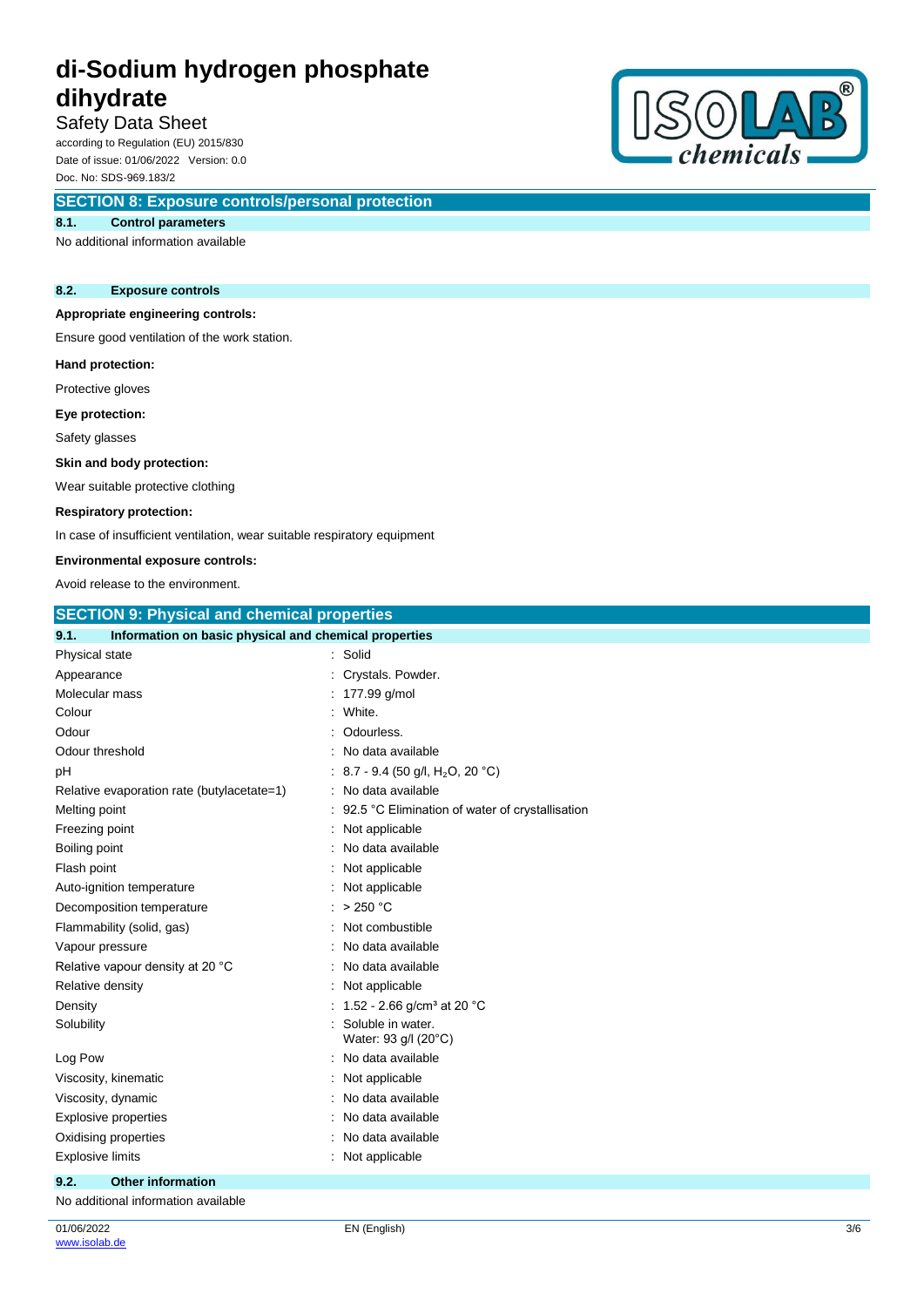## Safety Data Sheet

according to Regulation (EU) 2015/830 Date of issue: 01/06/2022 Version: 0.0 Doc. No: SDS-969.183/2

# **SECTION 10: Stability and reactivity**

#### **10.1. Reactivity**

The product is non-reactive under normal conditions of use, storage and transport.

#### **10.2. Chemical stability**

Stable under normal conditions.

#### **10.3. Possibility of hazardous reactions**

No dangerous reactions known under normal conditions of use.

#### **10.4. Conditions to avoid**

None under recommended storage and handling conditions (see section 7).

#### **10.5. Incompatible materials**

Strong acids. Strong bases. Alkaloid.

#### **10.6. Hazardous decomposition products**

Under normal conditions of storage and use, hazardous decomposition products should not be produced. Phosphorus oxides. lead acetate, basic. chloral hydrate, 2,2,2-trichloroethane-1,1-diol. resorcinol, 1,3-benzenediol.

# **SECTION 11: Toxicological information 11.1. Information on toxicological effects** Acute toxicity **in the case of the Case of the Case of the Case of the Case of the Case of the Case of the Case of the Case of the Case of the Case of the Case of the Case of the Case of the Case of the Case of the Case of di-Sodium hydrogen phosphate dihydrate (10028-24-7)**  $LD50$  oral rat  $> 2000$  mg/kg Skin corrosion/irritation : Not classified pH: 8.7 - 9.3 at 20 °C Serious eye damage/irritation : Not classified pH: 8.7 - 9.3 at 20 °C Respiratory or skin sensitisation : Not classified Germ cell mutagenicity **in the case of the Classified** in Not classified Carcinogenicity : Not classified Reproductive toxicity **in the contract of the CRS** in Not classified STOT-single exposure in the state of the state of the STOT-single exposure STOT-repeated exposure : Not classified

| Aspiration hazard | Not classified |
|-------------------|----------------|

|                                     | <b>SECTION 12: Ecological information</b>                                                                                                                                                                                      |                                                                                                                            |  |  |  |
|-------------------------------------|--------------------------------------------------------------------------------------------------------------------------------------------------------------------------------------------------------------------------------|----------------------------------------------------------------------------------------------------------------------------|--|--|--|
| 12.1.                               | <b>Toxicity</b>                                                                                                                                                                                                                |                                                                                                                            |  |  |  |
|                                     | Ecology - general                                                                                                                                                                                                              | : The product is not considered harmful to aquatic organisms nor to cause long-term adverse<br>effects in the environment. |  |  |  |
| 12.2.                               | Persistence and degradability                                                                                                                                                                                                  |                                                                                                                            |  |  |  |
|                                     | No additional information available                                                                                                                                                                                            |                                                                                                                            |  |  |  |
| 12.3.                               | <b>Bioaccumulative potential</b>                                                                                                                                                                                               |                                                                                                                            |  |  |  |
|                                     | No additional information available                                                                                                                                                                                            |                                                                                                                            |  |  |  |
| 12.4.                               | <b>Mobility in soil</b>                                                                                                                                                                                                        |                                                                                                                            |  |  |  |
| No additional information available |                                                                                                                                                                                                                                |                                                                                                                            |  |  |  |
| 12.5.                               | <b>Results of PBT and vPvB assessment</b>                                                                                                                                                                                      |                                                                                                                            |  |  |  |
|                                     | No additional information available                                                                                                                                                                                            |                                                                                                                            |  |  |  |
| 12.6.                               | Other adverse effects                                                                                                                                                                                                          |                                                                                                                            |  |  |  |
|                                     | h ha canadad is a canada da san an canada a canada a canada a canada a canada a canada a canada da san an canada a canada a canada a canada a canada a canada a canada a canada a canada a canada a canada a canada a canada a |                                                                                                                            |  |  |  |

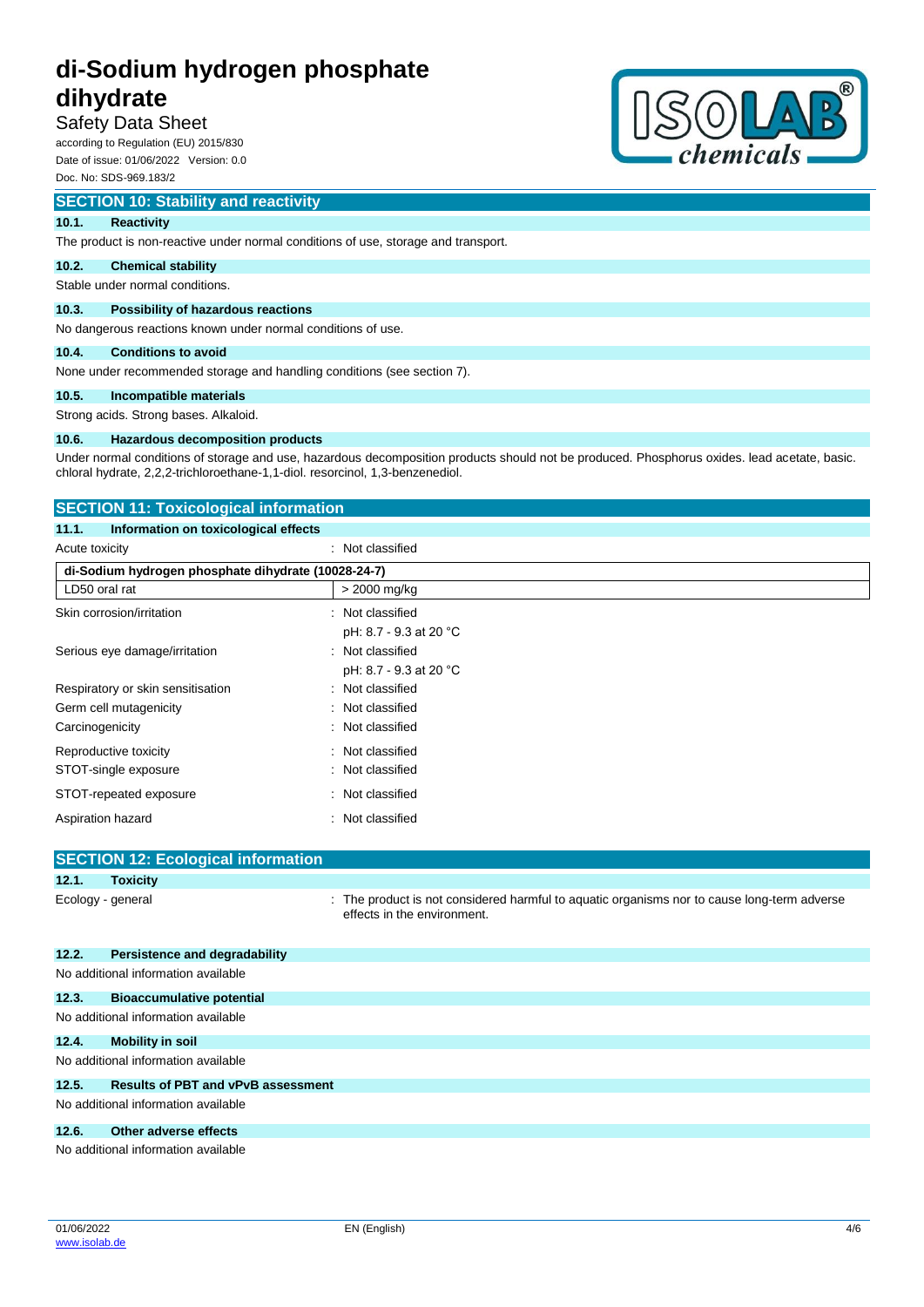# Safety Data Sheet

according to Regulation (EU) 2015/830 Date of issue: 01/06/2022 Version: 0.0 Doc. No: SDS-969.183/2

## **SECTION 13: Disposal considerations**

#### **13.1. Waste treatment methods**

Waste treatment methods : Dispose of contents/container in accordance with licensed collector's sorting instructions.

# **SECTION 14: Transport information**

| In accordance with ADR / RID / IMDG / IATA / ADN |  |  |
|--------------------------------------------------|--|--|

| $\frac{1}{2}$ . The coordinate of $\frac{1}{2}$ in the set of $\frac{1}{2}$ in the set of $\frac{1}{2}$ |                |                |                |                |
|---------------------------------------------------------------------------------------------------------|----------------|----------------|----------------|----------------|
| <b>ADR</b>                                                                                              | <b>IMDG</b>    | <b>IATA</b>    | <b>ADN</b>     | <b>RID</b>     |
| 14.1.<br><b>UN number</b>                                                                               |                |                |                |                |
| Not applicable                                                                                          | Not applicable | Not applicable | Not applicable | Not applicable |
| 14.2.<br>UN proper shipping name                                                                        |                |                |                |                |
| Not applicable                                                                                          | Not applicable | Not applicable | Not applicable | Not applicable |
| Not applicable                                                                                          | Not applicable | Not applicable | Not applicable | Not applicable |
|                                                                                                         |                |                |                |                |
| Transport hazard class(es)<br>14.3.                                                                     |                |                |                |                |
| Not applicable                                                                                          | Not applicable | Not applicable | Not applicable | Not applicable |
| Not applicable                                                                                          | Not applicable | Not applicable | Not applicable | Not applicable |
| 14.4.<br><b>Packing group</b>                                                                           |                |                |                |                |
| Not applicable                                                                                          | Not applicable | Not applicable | Not applicable | Not applicable |
| <b>Environmental hazards</b><br>14.5.                                                                   |                |                |                |                |
| Not applicable                                                                                          | Not applicable | Not applicable | Not applicable | Not applicable |
| No supplementary information available                                                                  |                |                |                |                |

#### **14.6. Special precautions for user**

#### **- Overland transport**

Not applicable

### **- Transport by sea**

Not applicable

#### **- Air transport**

Not applicable

#### **- Inland waterway transport**

Not applicable

#### **- Rail transport**

Not applicable

**14.7. Transport in bulk according to Annex II of Marpol and the IBC Code**

Not applicable

#### **SECTION 15: Regulatory information**

**15.1. Safety, health and environmental regulations/legislation specific for the substance or mixture**

#### **15.1.1. EU-Regulations**

No REACH Annex XVII restrictions

di-Sodium hydrogen phosphate dihydrate is not on the REACH Candidate List di-Sodium hydrogen phosphate dihydrate is not on the REACH Annex XIV List

#### **15.1.2. National regulations**

Listed on the AICS (Australian Inventory of Chemical Substances) Listed on IECSC (Inventory of Existing Chemical Substances Produced or Imported in China) Listed on NZIoC (New Zealand Inventory of Chemicals) Listed on PICCS (Philippines Inventory of Chemicals and Chemical Substances) Listed on INSQ (Mexican National Inventory of Chemical Substances)

Listed on the TCSI (Taiwan Chemical Substance Inventory)

#### **Germany**